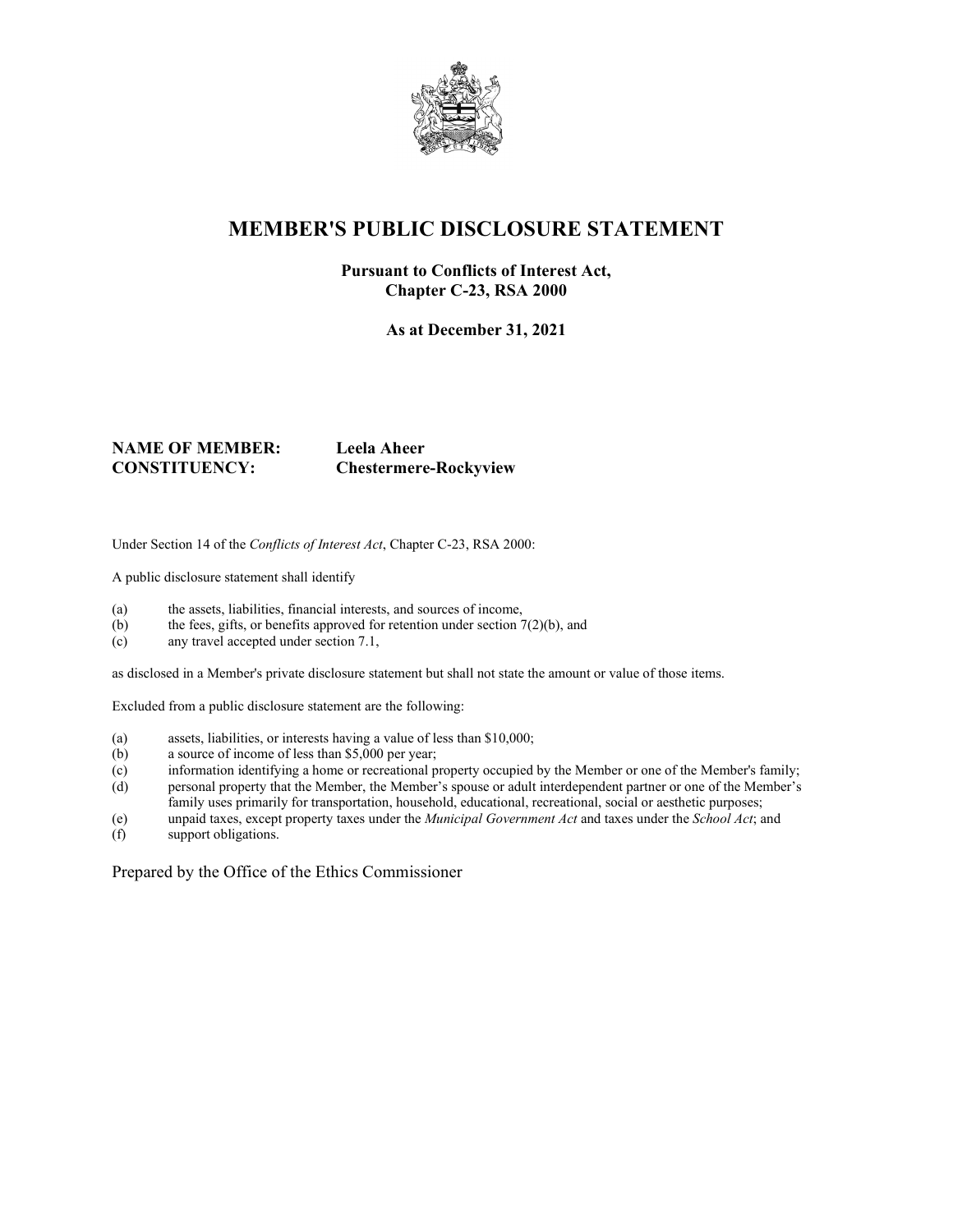# **FORM 1: MEMBER (Leela Aheer)**

| <b>INCOME</b>                                                                                   |                                                                    |  |
|-------------------------------------------------------------------------------------------------|--------------------------------------------------------------------|--|
| <b>Source</b>                                                                                   | <b>Nature of Income</b>                                            |  |
| <b>Province of Alberta</b>                                                                      | MLA Indemnity                                                      |  |
| <b>ASSETS</b>                                                                                   |                                                                    |  |
| <b>Real Property</b>                                                                            | Primary residence<br>Secondary residence<br>Recreational property  |  |
| <b>Bank, Trust Company or Other Financial</b><br><b>Institution</b>                             | Canadian Western Bank                                              |  |
| <b>Publicly Traded Securities (stocks and bonds)</b><br>and Registered Retirement Savings Plans | In a blind trust approved by the Ethics<br>Commissioner of Alberta |  |
| <b>Canada Savings Bonds, Guaranteed</b><br><b>Investment Certificates</b>                       | n/a                                                                |  |
| <b>Mutual Funds</b>                                                                             | n/a                                                                |  |
| <b>Annuities and Life Insurance Policies</b>                                                    | MLA Group Plan                                                     |  |
| <b>Pension Rights</b>                                                                           | n/a                                                                |  |
| <b>Other Assets</b>                                                                             | n/a                                                                |  |
| <b>Gifts and Personal Benefits</b>                                                              | n/a                                                                |  |
| <b>Travel on Non-commercial Aircraft</b>                                                        | n/a                                                                |  |
| <b>LIABILITIES</b>                                                                              |                                                                    |  |
| <b>Mortgages</b>                                                                                | Canadian Western Bank                                              |  |
| <b>Loans or Lines of Credit</b>                                                                 | n/a                                                                |  |
| <b>Guarantees</b>                                                                               | n/a                                                                |  |
| Other                                                                                           | n/a                                                                |  |
| <b>FINANCIAL INTERESTS</b>                                                                      |                                                                    |  |
| Held in a management arrangement approved by the Ethics Commissioner of Alberta                 |                                                                    |  |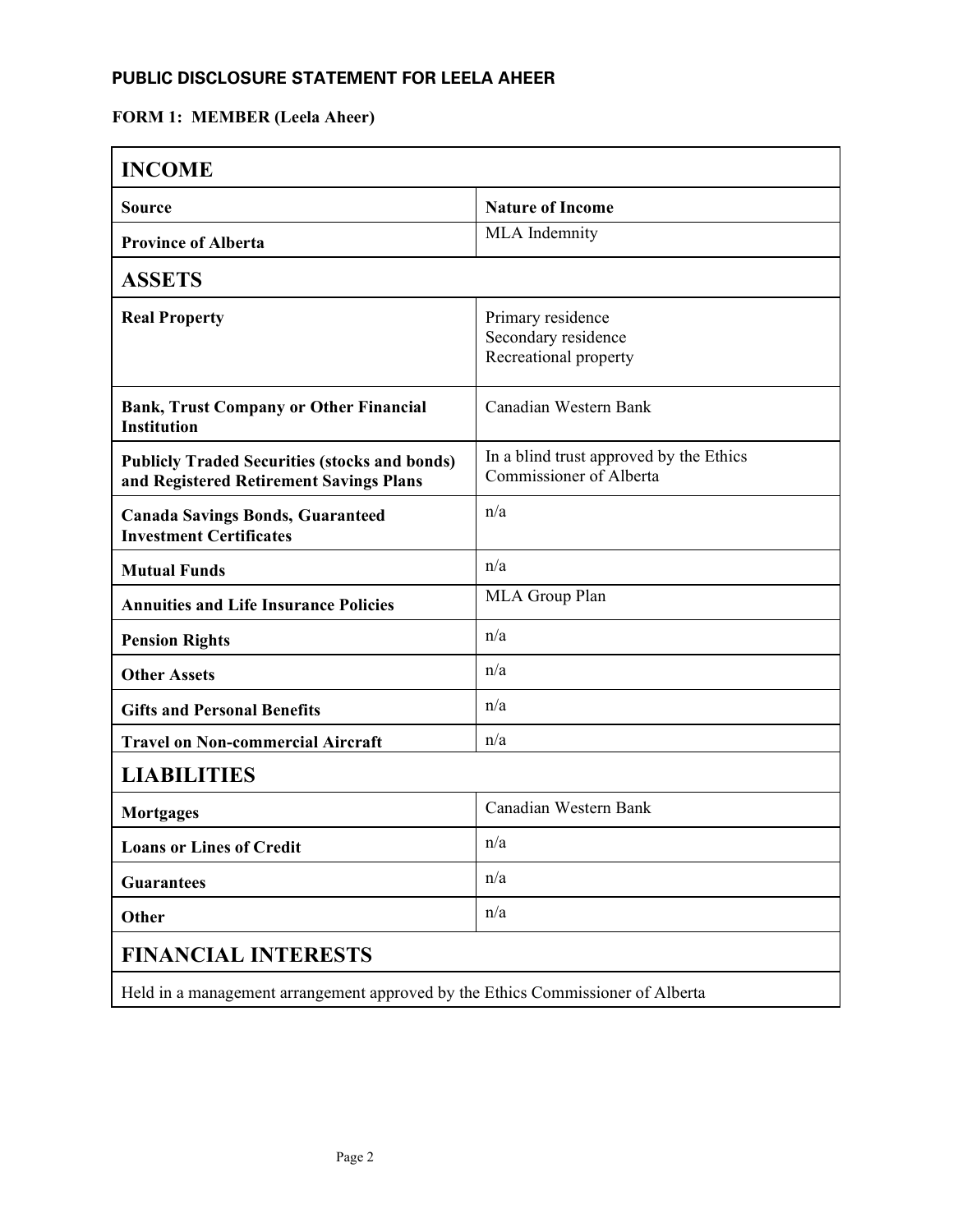# **FORM 2: MEMBER'S SPOUSE/ADULT INTERDEPENDENT PARTNER (Malkeet Aheer)**

| <b>INCOME</b>                                                                                   |                                                                                                               |
|-------------------------------------------------------------------------------------------------|---------------------------------------------------------------------------------------------------------------|
| Source                                                                                          | <b>Nature of Income</b>                                                                                       |
| West Creek Auto Wash                                                                            | Salary and Shareholder Dividends                                                                              |
| <b>ASSETS</b>                                                                                   |                                                                                                               |
| <b>Real Property</b>                                                                            | Joint with Spouse                                                                                             |
| <b>Bank, Trust Company or Other Financial</b><br><b>Institution</b>                             | Joint with spouse                                                                                             |
| <b>Publicly Traded Securities (stocks and bonds)</b><br>and Registered Retirement Savings Plans | BMO MSCI Emerging Markets Index ETF,<br>Chorus Aviation Inc., Parkland Corporation<br>Common, Paypal Holdings |
| <b>Canada Savings Bonds, Guaranteed</b><br><b>Investment Certificates</b>                       | n/a                                                                                                           |
| <b>Mutual Funds</b>                                                                             | Fidelity Global Innovators Class SR F, Fidelity<br>US GR Opps Class Series F                                  |
| <b>Annuities and Life Insurance Policies</b>                                                    | n/a                                                                                                           |
| <b>Pension Rights</b>                                                                           | n/a                                                                                                           |
| <b>Other Assets</b>                                                                             | n/a                                                                                                           |
| <b>Gifts and Personal Benefits</b>                                                              | n/a                                                                                                           |
| <b>LIABILITIES</b>                                                                              |                                                                                                               |
| <b>Mortgages</b>                                                                                | Joint with spouse                                                                                             |
| <b>Loans or Lines of Credit</b>                                                                 | n/a                                                                                                           |
| <b>Guarantees</b>                                                                               | n/a                                                                                                           |
| <b>Other</b>                                                                                    | n/a                                                                                                           |
| <b>FINANCIAL INTERESTS</b>                                                                      |                                                                                                               |
| n/a                                                                                             |                                                                                                               |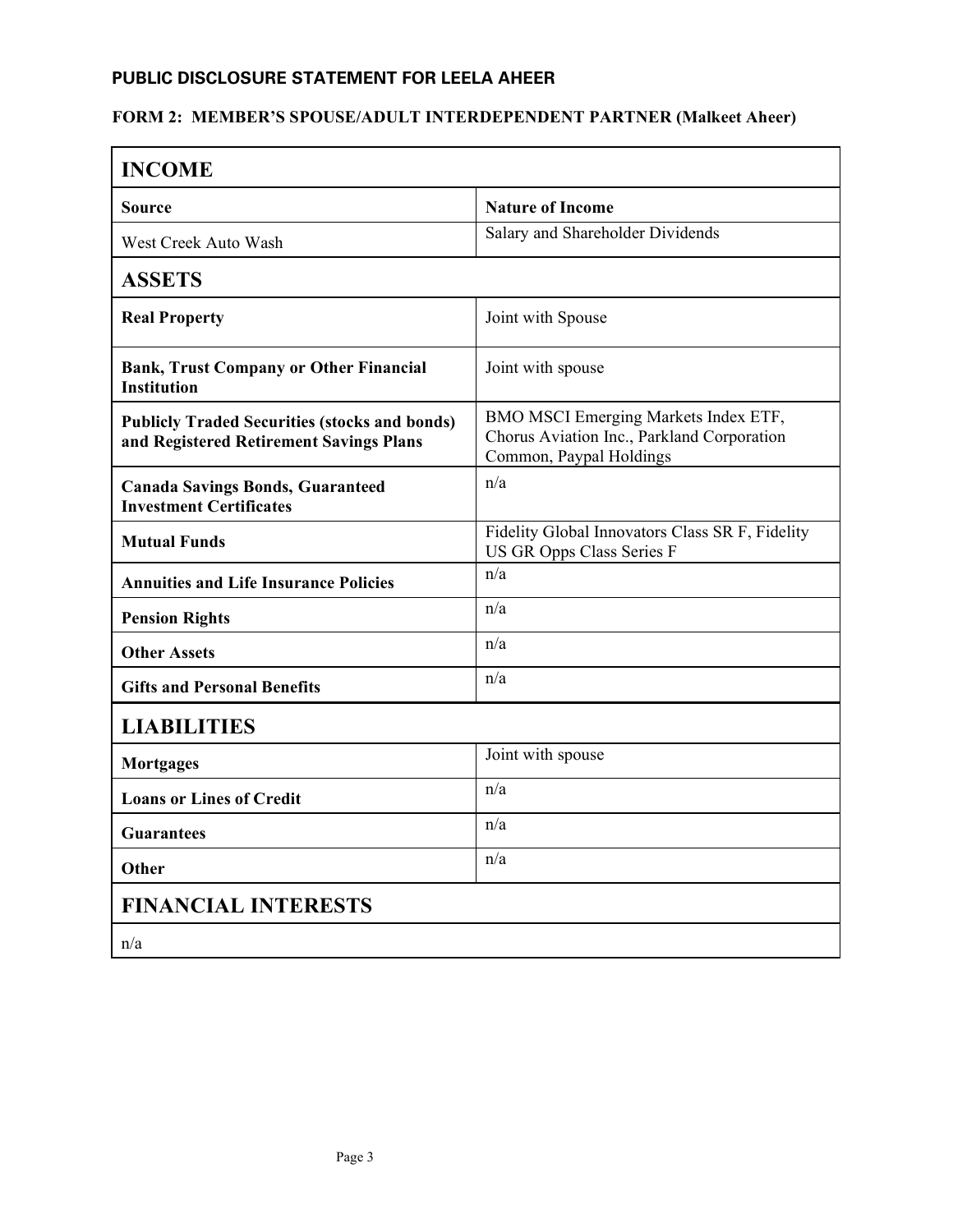# **FORM 4: PRIVATE CORPORATIONS (Westcreek Auto Wash Ltd.)**

| <b>INCOME</b>                                                                                   |                         |  |
|-------------------------------------------------------------------------------------------------|-------------------------|--|
| <b>Source</b>                                                                                   | <b>Nature of Income</b> |  |
| Income                                                                                          | n/a                     |  |
| <b>ASSETS</b>                                                                                   |                         |  |
| <b>Real Property</b>                                                                            | n/a                     |  |
| <b>Bank, Trust Company or Other Financial</b><br><b>Institution</b>                             | n/a                     |  |
| <b>Publicly Traded Securities (stocks and bonds)</b><br>and Registered Retirement Savings Plans | n/a                     |  |
| <b>Canada Savings Bonds, Guaranteed</b><br><b>Investment Certificates</b>                       | n/a                     |  |
| <b>Mutual Funds</b>                                                                             | n/a                     |  |
| <b>Annuities and Life Insurance Policies</b>                                                    | n/a                     |  |
| <b>Pension Rights</b>                                                                           | n/a                     |  |
| <b>Other Assets</b>                                                                             | n/a                     |  |
| <b>LIABILITIES</b>                                                                              |                         |  |
| <b>Mortgages</b>                                                                                | n/a                     |  |
| <b>Loans or Lines of Credit</b>                                                                 | n/a                     |  |
| <b>Guarantees</b>                                                                               | n/a                     |  |
| Other                                                                                           | n/a                     |  |
| <b>FINANCIAL INTERESTS</b>                                                                      |                         |  |
| Held in a management arrangement approved by the Ethics Commissioner of Alberta.                |                         |  |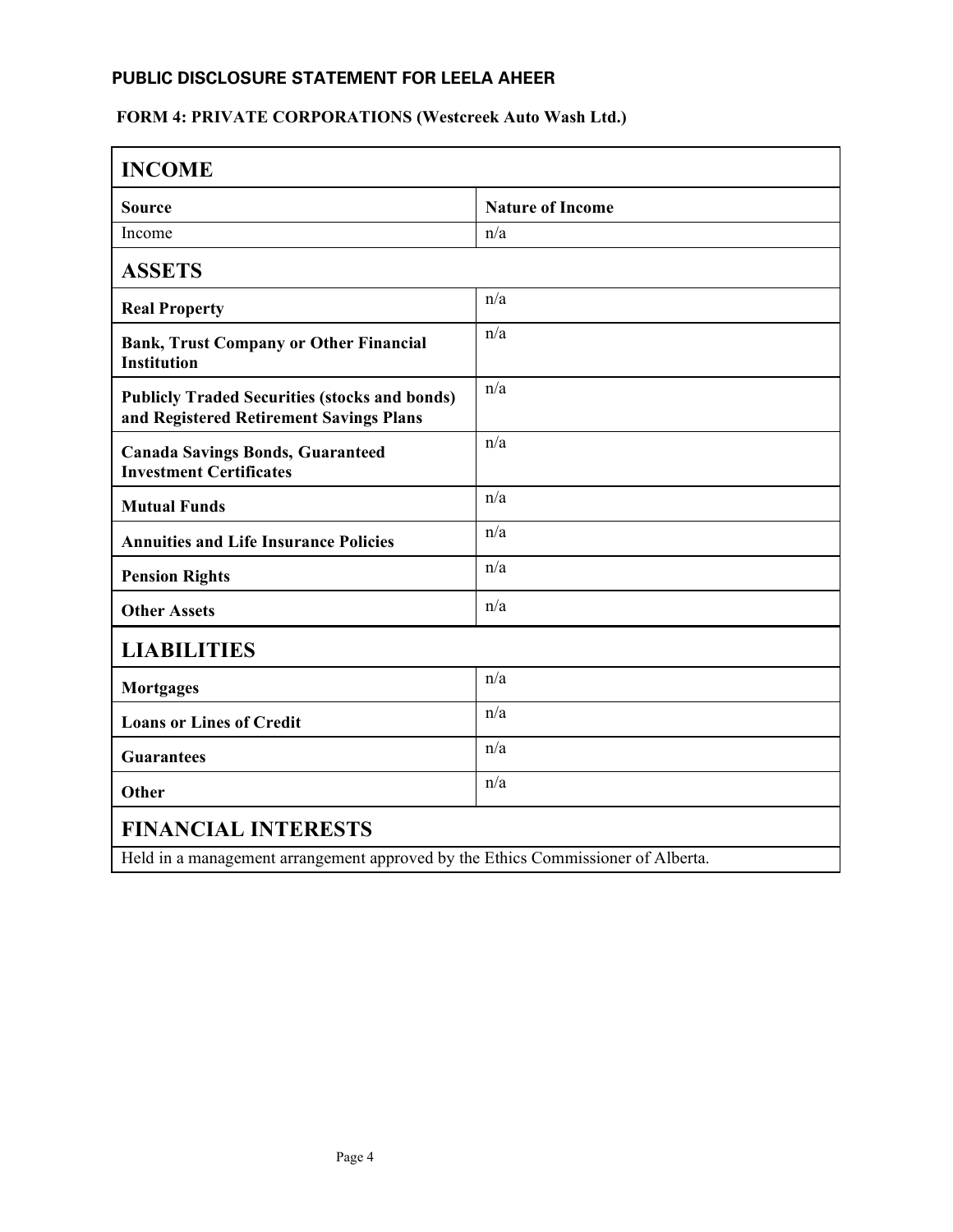#### **FORM 4: PRIVATE CORPORATIONS (GBA Capital Partners operating as Prime Funds Chestermere)**

| <b>INCOME</b>                                                                                   |                         |  |
|-------------------------------------------------------------------------------------------------|-------------------------|--|
| <b>Source</b>                                                                                   | <b>Nature of Income</b> |  |
| Income                                                                                          | n/a                     |  |
| <b>ASSETS</b>                                                                                   |                         |  |
| <b>Real Property</b>                                                                            | n/a                     |  |
| <b>Bank, Trust Company or Other Financial</b><br><b>Institution</b>                             | n/a                     |  |
| <b>Publicly Traded Securities (stocks and bonds)</b><br>and Registered Retirement Savings Plans | n/a                     |  |
| <b>Canada Savings Bonds, Guaranteed</b><br><b>Investment Certificates</b>                       | n/a                     |  |
| <b>Mutual Funds</b>                                                                             | n/a                     |  |
| <b>Annuities and Life Insurance Policies</b>                                                    | n/a                     |  |
| <b>Pension Rights</b>                                                                           | n/a                     |  |
| <b>Other Assets</b>                                                                             | n/a                     |  |
| <b>LIABILITIES</b>                                                                              |                         |  |
| <b>Mortgages</b>                                                                                | n/a                     |  |
| <b>Loans or Lines of Credit</b>                                                                 | n/a                     |  |
| <b>Guarantees</b>                                                                               | n/a                     |  |
| Other                                                                                           | n/a                     |  |
| <b>FINANCIAL INTERESTS</b>                                                                      |                         |  |
| Held in a management arrangement approved by the Ethics Commissioner of Alberta.                |                         |  |